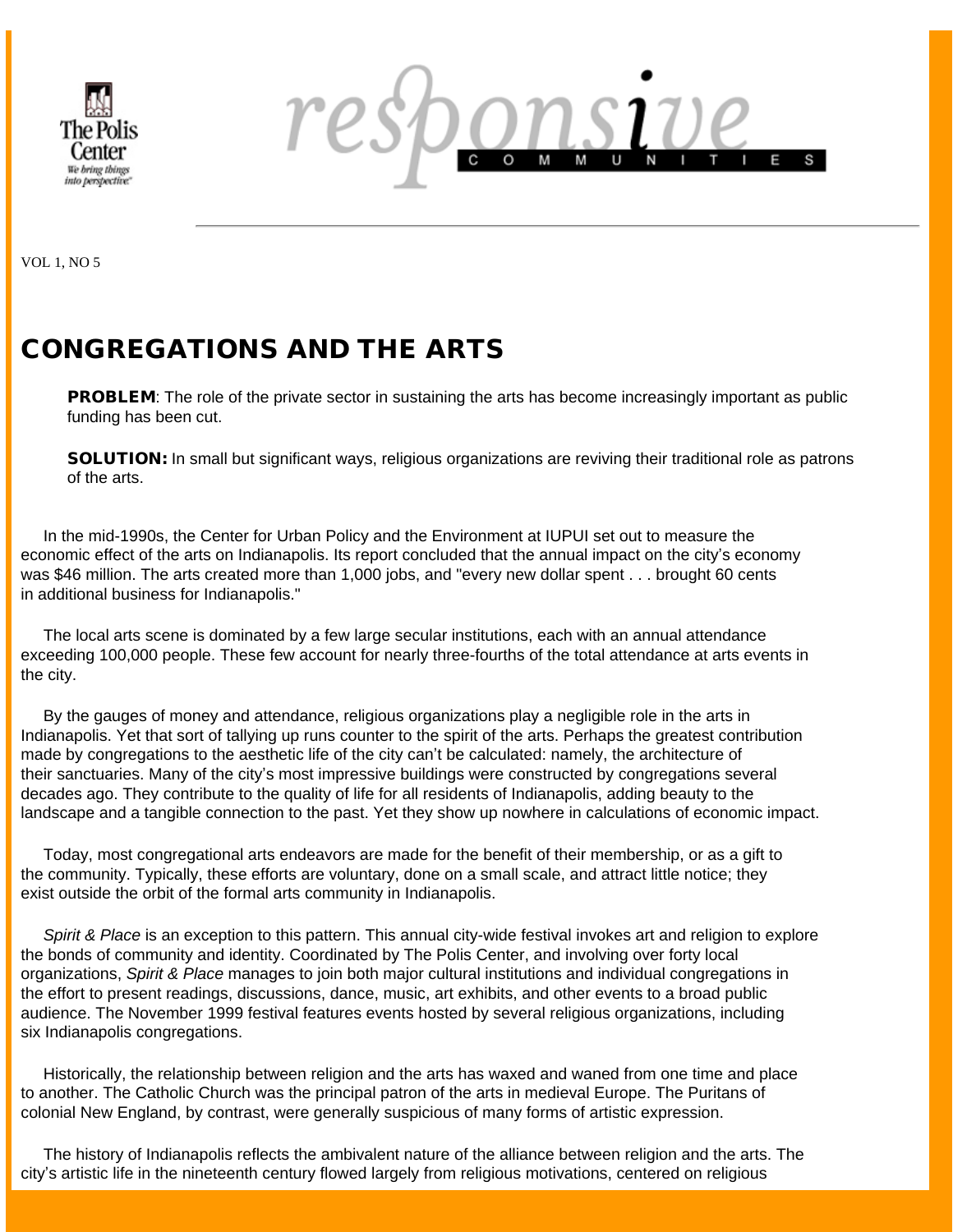themes, and was sustained by religious institutions. The Society for the Cultivation of Church Music was the first local voluntary organization to promote the arts. At the same time, according to the *Encyclopedia of Indianapolis*, some religious adherents criticized the arts "for gratifying the senses, stirring the imagination in secular ways, and representing the decadence of Old World aristocracy."

 Today, a number of religious traditions are struggling with questions that relate to their use of the arts. For example, many Christian denominations are attempting to incorporate styles borrowed from secular music into their worship services.

 "The traditions governing what you use—or don't use—are being reexamined," said Frank Burch Brown, professor of religion and the arts at Christian Theological Seminary. "Denominations are saying, 'Let's look at all sorts of new media.' High art versus low art—that's a live issue right now. If the church is going to come back to the role of patron of the arts, then to what kind of art will it pay special attention?"

 The congregational art festivals that have sprung up in recent years are "part of a renewal movement," Brown said. "We've gone through a period when most professional artists weren't interested in doing art for congregations, and congregations were not doing much with the arts. We've come to this renewed sense that art can be used for sacred purposes."

### **FOUR INDIANAPOLIS EXAMPLES**

 Virtually all varieties of art can be found in the arts scene fostered by congregations in Indianapolis. Though relatively quiet and hidden from public view, this "other" arts community is nonetheless a vibrant one, as the following examples show.

#### Fairview Presbyterian Church

 Fairview held its second annual arts festival on a weekend in October, 1999, showcasing the work of more than two dozen local artists. There were free workshops offering instruction in origami and storytelling for children, and oil painting, writing, and quilting for adults.

 Fairview has for several years offered a strong musical education program, with lessons that are open to the community and geared to all skill levels. In part because of its reputation in this area, Fairview counts several artists among its 300 members.

 "We had a good reputation already as a center for music," said Pastor John Koppitch. "It seemed to me the next logical step would be to move into other areas of artistic expression, beginning with our strong base of talent."

 A majority of the artists who exhibit work are not members of Fairview; neither do most of them create art with an explicitly religious message or theme. "The content or topic of a piece doesn't have to be purely religious for it to be celebratory or useful to God," Koppitch said.

 "In the Presbyterian tradition, everything focuses on the word, the sermon. But God has given us many other languages with which to communicate. Music and the visual arts and dance are very powerful means of self-expression that we have neglected, to our detriment. To the degree that we can help individuals follow their own calling in the arts, to the degree that we can help to develop their ability—that, in general, is a good thing."

#### Indianapolis Hebrew Congregation

 Every other year since 1990 the Indianapolis Hebrew Congregation has hosted a Festival of Jewish Cultural Arts. About 2,000 people attend the day-long event, where artists display and sell jewelry, stained glass, pottery, ceramics, wood carvings, and paintings. The festival also features performers storytellers, puppeteers, musicians, dancers.

 The majority of the art displayed is required to have an explicit connection to Judaism. That requirement is rooted in the organizers' intent that the festival serve a specific purpose.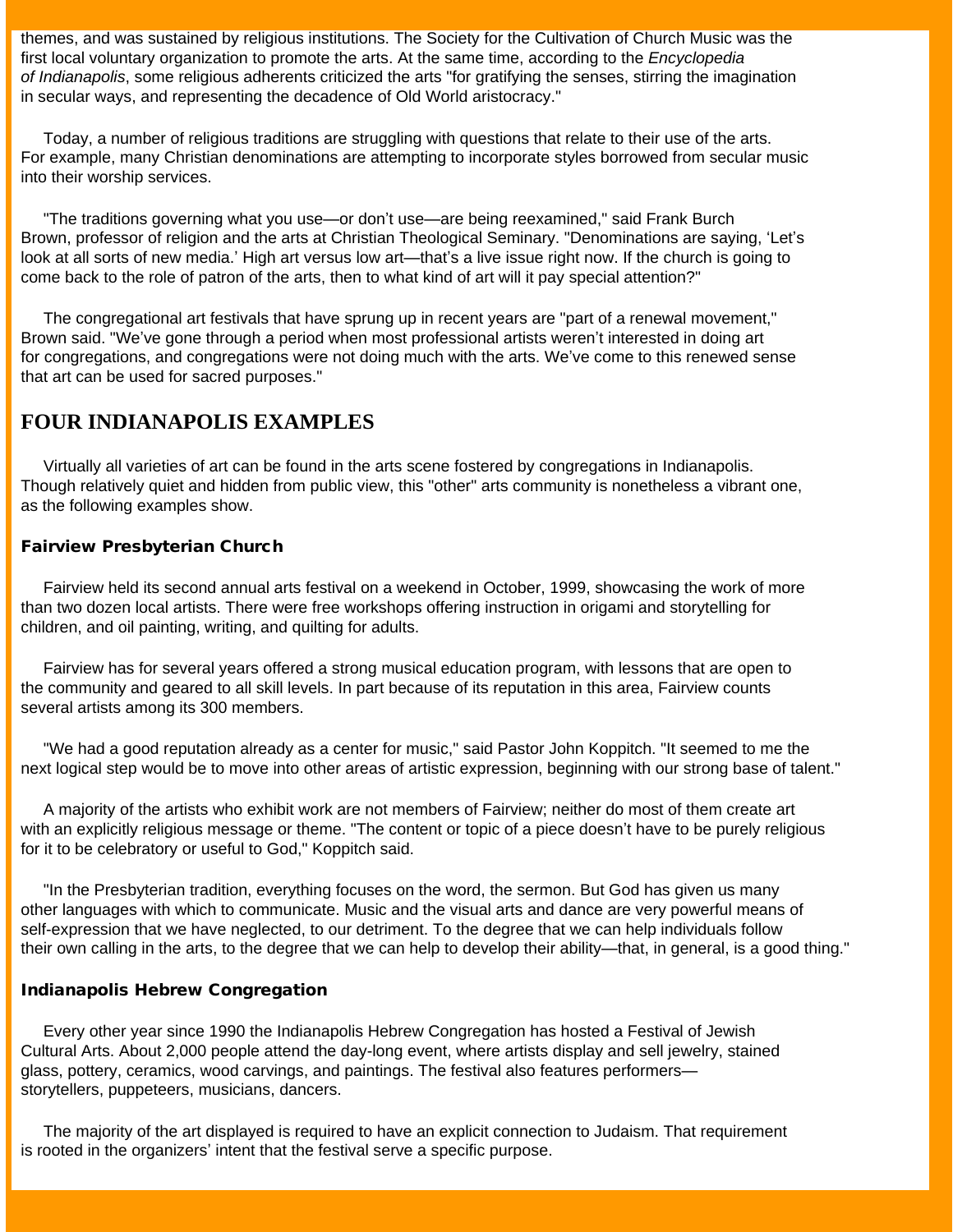"Our focus is the culture of the Jewish people," said IHC's Cantor Janice Roger, "as opposed to a more broad-based cultural series. There are many organizations in Indianapolis that host plays and concerts and arts exhibits that have no relation to Jewish culture. Our congregation has a fairly narrow mission: to teach about our religion and religious practices and worldview."

 There are relatively few Jewish congregations in Indianapolis, and the festival serves as a primary bridge between the Jewish community and the broader city. At the same time, it gives the city's Jews an opportunity to celebrate their tradition. "Our mission with the Festival goes along with the mission of this congregation to be a Jewish organization," Roger said.

 The festival is self-supporting, with costs covered by the price of admission and the congregation's share of what the artists sell. The congregation plans to keep the festival a bi-annual event, with the next one scheduled for February, 2000. A committee of 15 plans the festival, and about 150 members of the congregation are involved in executing it. "In order to get that kind of energy going, we can't have it as an annual event," Cantor said. "That would burn out the congregation very quickly."

#### Pilgrim Lutheran Church

 Pilgrim Lutheran inaugurated its annual Fine Arts Series in 1995 with a season that included two chorale performances and two plays. The purpose of the series, as the mission statement drafted by Pilgrim described it, was "to develop an ongoing dialog with the people of the city's northside, and to create possibilities for ecumenical interchange using music, drama, dance, and the visual arts."

 The 1999-2000 season includes six performances, and the offerings have been expanded to include sacred dance. Pilgrim's Fine Arts series has created numerous opportunities for "ecumenical interchange." Only one performance in the series is held at Pilgrim; the other five are hosted by, and done in partnership with, other religious organizations.

 "The thing I love most about this series is that we have been able to work with people outside our little church here on Meridian Street," said Chris Cherwien, chairwoman of the planning committee. "It's a cooperative effort that hasn't been financially driven at all." The series is funded through admission fees, grants from local foundations, and private donations.

 One year, Pilgrim sponsored a play based on the biblical story of Sarah and Hagar. After the performance there was a panel discussion involving Christians, Muslims, and Jews "talking about the insights and commonalties that could be gleaned from the play," Cherwien said. "If we can do this and get to know people with other beliefs, then I think it's worthy of the effort."

#### Trinity Episcopal Church

 Trinity's primary offering, the "Music at Trinity" series, was established in the mid-1980s. This season will feature 16 performances, with most of the artists coming from outside the church. Trinity also supports two inhouse "residencies": a baroque ensemble, and a tenor. Each gives three concerts annually.

 This season, Pilgrim Lutheran and Trinity Episcopal will co-sponsor a performance by the Concordia Choir. The concert is unusual in that tickets will cost \$15. Because Trinity's sizeable endowment subsidizes "Music at Trinity," most of its concerts are free.

 Its endowment permits Trinity more latitude in programming than the typical church. "We're not in anybody's clutches," said Trinity's director of music, Michael Messina. "There's a certain freedom in that. But I can't program whatever I want. It's no fun to offer things that no one wants to come hear, so we certainly are shaped by the public's taste to some degree."

 Messina sees it as Trinity's mission to program music that "people are not going to find at Hilbert Circle Theater or Clowes Hall." The church plays an important role in preserving and promoting traditional religious music at a time when public funding for the arts is under attack.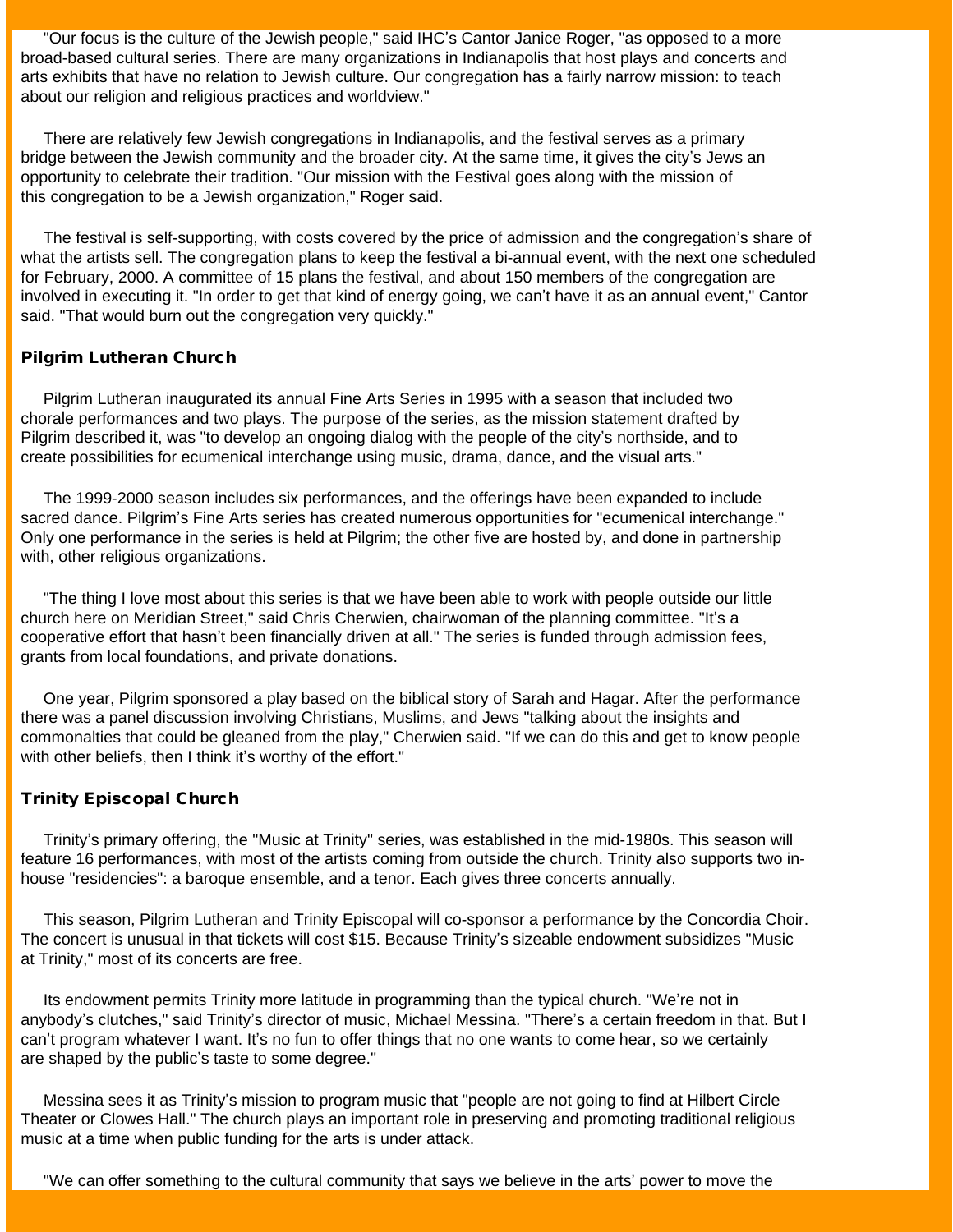human spirit," Messina said. "As we've seen churches from other traditions largely abandon 1,000 years of church culture, it's a luxury to keep even a small part of it alive—whether in a concert or a worship setting."

#### SECULAR AND SACRED: BUILDINGS BRIDGES

 Congregations can play an important role in preserving religious art that is typically overlooked by secular organizations. But what about the role of congregations in fostering and presenting secular art? Is there an intrinsically spiritual quality to art, even when its content is secular?

 The majority of congregations—the kind that do arts festivals, at any rate—appear to be open to secular art. "Some art that isn't explicitly religious speaks from the depth of human experience," said CTS's Brown. "It might be art that deals with human suffering. It might be art that sheds light on the social conditions of our time. It might be art that simply gives shape and form to something beautiful. That can be blessed, from a religious standpoint."

 The arts can build bridges both within and between congregations, and with the public. At Pilgrim Lutheran, support from the broader community has been strong. And the church's Fine Arts Series has energized and drawn together the planning committee members.

 "The committee really believes it is providing something important," Cherwien said. "As they've seen what it can be, the enthusiasm has grown. They believe that they're making a difference for the community and that it's important work.

 "The biggest thing that we've struggled with is fear," she said. "Fear that it's going to fall on its face, fear that you're not going to have people show up for concerts. Some concerts, you don't have a large attendance. But if there are twenty people that really benefit from that offering, then that's twenty people."

 John Koppitch offered a similar assessment of Fairview's experience. "The first year, the committee agonized over these huge strategic questions, because they wanted to get it just right. I said, 'Let's just do it and get one under our belt and see what happens.' That was liberating when we said, there's not a right or wrong way to do it."

 The risk of failure can be reduced by working in cooperation with other congregations. Several such partnerships already exist, and there are many opportunities for more. "Look to other churches who might want to join in partnership with you," said Pilgrim Lutheran's Cherwien, whose congregation is perhaps the most experienced in the city at cooperative artistic ventures.

 The organizer of Fairview Presbyterian's arts festival this year, Kathy Cunningham, said she would like to see it expand into a month-long, multi-congregation event. If several churches combine their efforts, the festival could feature more artists, offer more classes, and probably draw a much larger crowd.

 "Artists were once commissioned by the church," Cunningham said. "We've kind of gotten away from the idea. I think getting back to it would get people involved in other areas."

### **A SAMPLING OF OTHER PROGRAMS**

The following list is partial, but it indicates the wide range of arts-related programming sponsored by religious organizations in Indianapolis.

#### All Souls Unitarian Church

5805 E. 56th St. (317) 545-6005

Each month, All Souls uses some of the church's open space to display the work of a local artist. The church's share of the proceeds from sales of artworks is put toward funding the church library, sponsoring concerts, or purchasing items to improve the church building.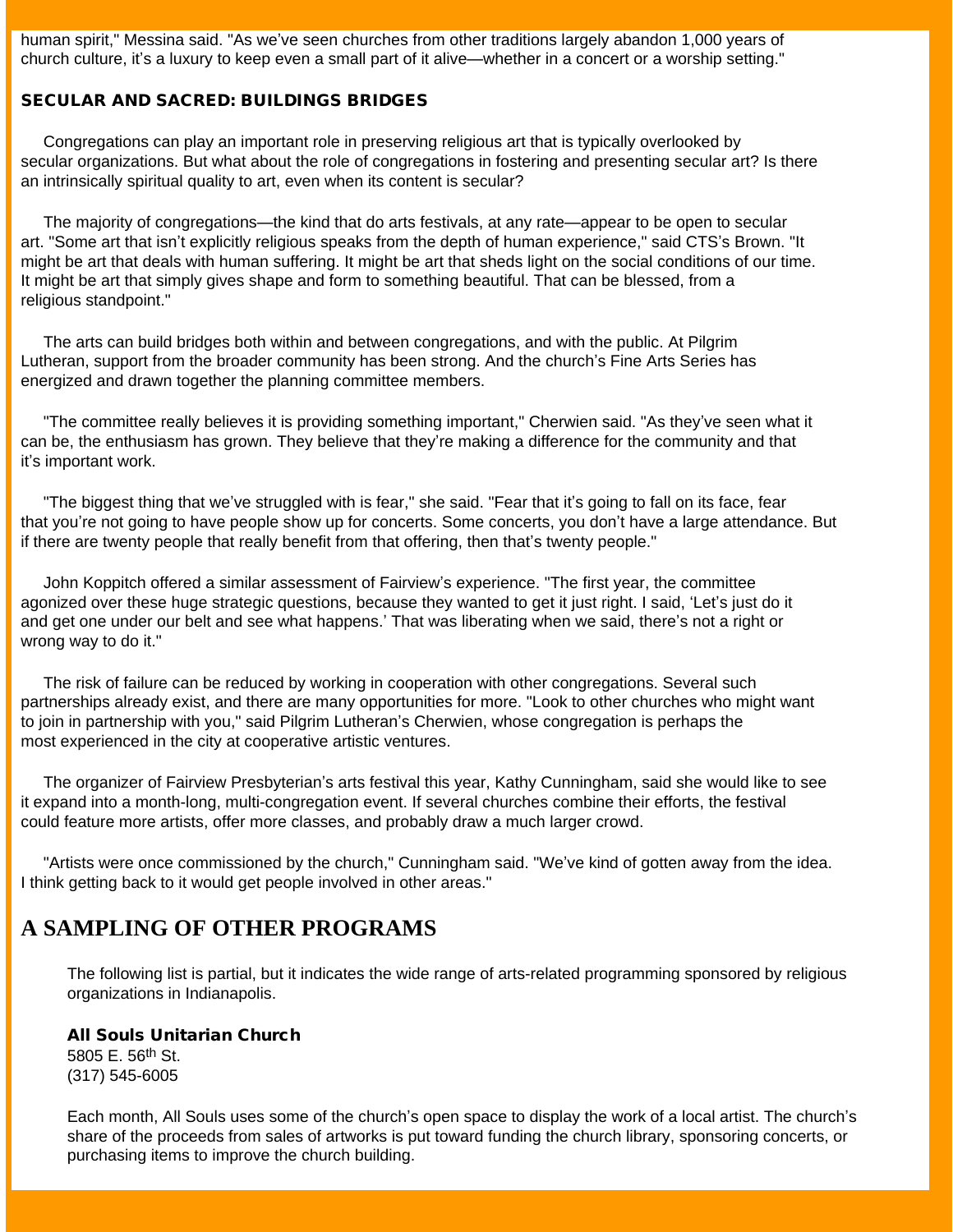#### East 91st Street Christian Church

6049 E. 91st Street (317) 576-6127, ext. 330.

East 91st Street's School of Fine Arts offers instruction in drama, music, visual art, and sacred dance to students of all ages, under the direction of professional faculty.

#### Fatima Retreat House

5353 E. 56th Street (317) 545-7681 fatima@archindy.org.

The Fatima Retreat House offers a quiet, secluded facility in an urban location where groups can hold retreats, and individuals can reflect on works of art. "The key is getting away," said director Kevin DePrey. "This is intended to provide relief from the hurry-hurry of the culture."

#### First Baptist Church of Plainfield

1012 Stafford Road, Plainfield (317) 839-8163

First Baptist offers youth instruction in drama, liturgical dance, music, and more. "The only thing structured about it," said director Susan Parsley, "is that I have high expectations of them."

#### Meridian Street United Methodist Church

5500 N. Meridian Street (317) 253-3237

Meridian Street's building, a large colonial-style structure, is a work of art in itself. The church distributes a brochure in the lobby of the main entrance, giving an overview of the building's history and features. The church also sponsors an annual jazz festival.

#### St. Paul's Episcopal Church

Meridian at 61st Street (317) 253-1277

The "Concerts at St. Paul's" series features a variety of musical offerings given by the church's staff and by outside performers. A highlight of this year's series is the Bach Festival, including a performance by the Indianapolis Baroque Orchestra and an organ concert.

#### Light of the World Christian Church

5640 E. 38th Street (317) 547-2273

Light of the World sponsors two dance troupes, one for adults and one for youth. The adult group regularly performs sacred dance routines in the church's Sunday worship services; the younger group performs primarily for special events. The adult group is actively seeking to establish partnerships with other congregations.

#### Christian Theological Seminary

1000 W. 42nd Street (317) 924-1331

CTS offers programming and courses that explore the connection between religion and the arts. Upcoming events include a reading by Kathleen Norris, and the annual holiday music performance given by CTS choirs.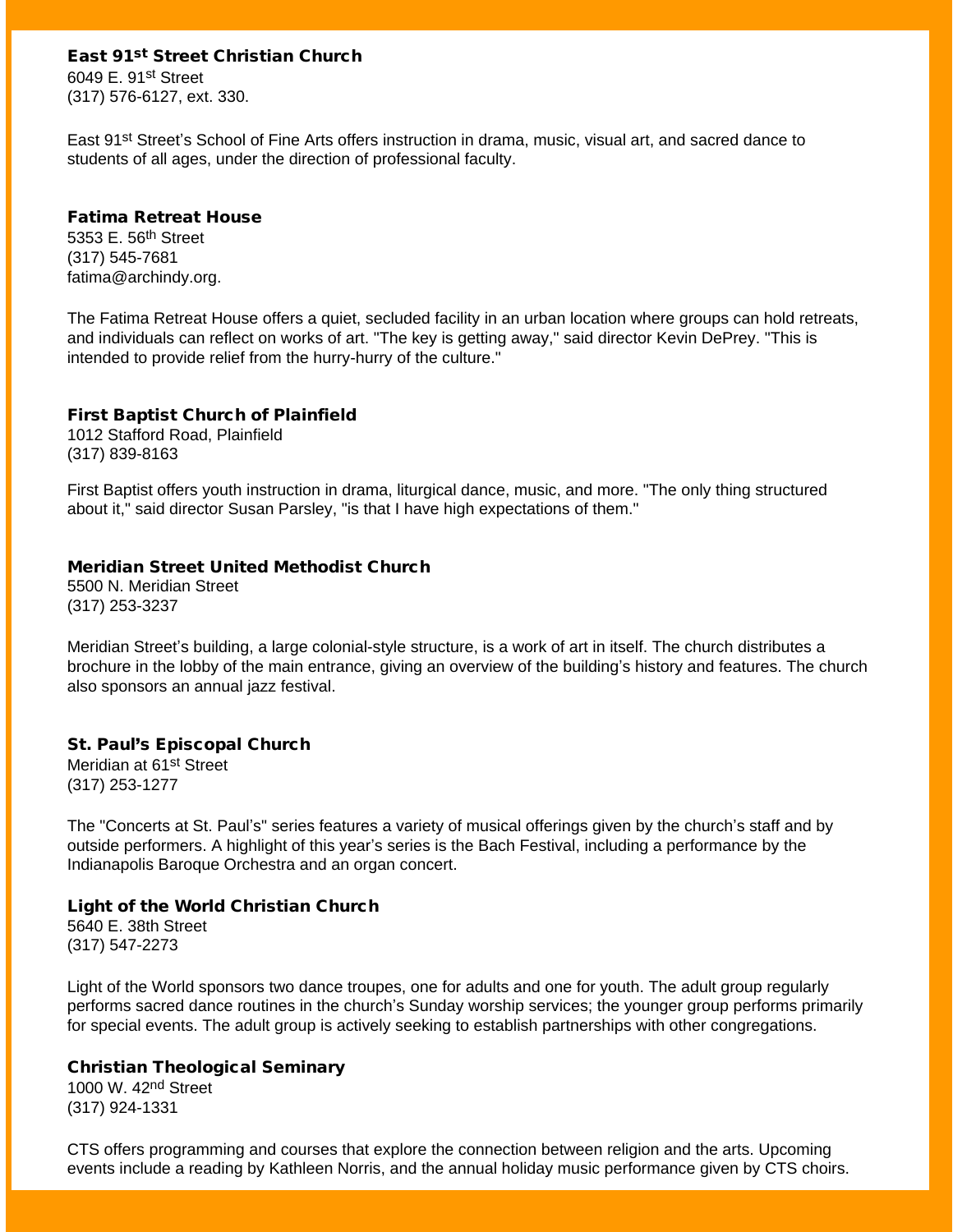The school's "religion and the arts" calendar is posted on its web site, [www.cts.edu](http://www.cts.edu/).

## **POINTS TO REMEMBER:**

- Indianapolis congregations sponsor a wide variety of arts programs, though many of them take place out of the public spotlight.
- Congregations learn by doing; those considering an arts program shouldn't get bogged down worrying about strategic issues.
- Many congregations embrace the use or display of secular art, but the issue can generate strong disagreement.
- Arts programming creates opportunities to forge stronger bonds of community—both within and between congregations.
- Risk can be reduced by partnering with other congregations that have experience at sponsoring arts-related endeavors.

### **CONTACTS & RESOURCES:**

#### Fairview Presbyterian Church

4609 N. Capitol Ave. Indianapolis, IN 46208-3596 (317) 251-2245

#### Indianapolis Hebrew Congregation

6501 N. Meridian St. Indianapolis, IN 46260 (317) 255-6647

#### Pilgrim Lutheran Church

10202 N. Meridian Indianapolis, IN 46290 (317) 846-2221

#### Trinity Episcopal Church

3243 N. Meridian Street Indianapolis, IN 46208 (317) 926-1346

#### Spirit & Place Festival

The Polis Center 1200 Waterway Boulevard Indianapolis, IN 46202 (317) 274-2455

#### Arts Council of Indianapolis

47 S. Pennsylvania Street, Suite 303 Indianapolis, IN 46204 (317) 631-3301 www.indyarts.org

The Arts Council publishes an Arts Organization Directory and an Artist Directory. The Arts Council also awards grants, and helps organizations with planning and marketing.

#### Indiana Arts Commission